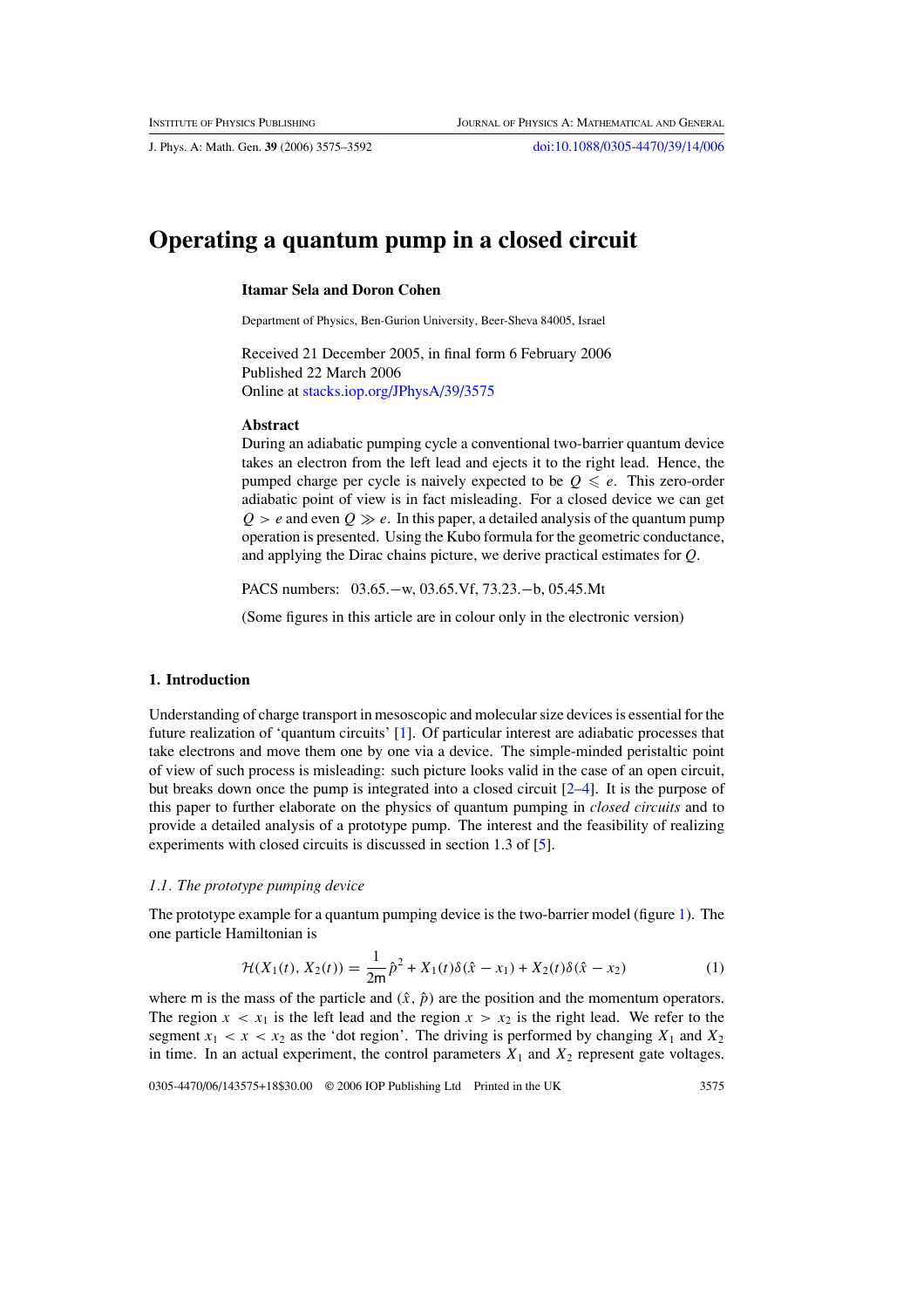<span id="page-1-0"></span>

**Figure 1.** Illustration of the model system. The two-barrier pumping device is used in two different configurations. Left panel: open lead geometry; right panel: closed ring geometry. The barriers are located at the nodes  $x_1$  and  $x_2$  while the current is measured through the section at  $x_0$ .

In order to talk about charge transfer we have to also define a current operator. In what follows, we use the conventional definition

$$
\mathcal{I} = \frac{e}{2m} (\hat{p}\delta(\hat{x} - x_0) + \delta(\hat{x} - x_0)\hat{p})
$$
\n(2)

where *e* is the charge of the particle and  $x<sub>0</sub>$  is an arbitrary section point. The momentary current via different sections is in general not the same. But if we integrate it over a whole pumping cycle the result becomes independent of *x*0.

The pumping device can be used in two different configurations. In the case of an *open geometry* (figure 1), the leads are attached to reservoirs that have the same chemical potentials. For simplicity, one assumes a zero-temperature Fermi occupation.

In the case of a *closed geometry* (figure 1), the leads are detached from the reservoirs and are connected together so as to have a ring. This means periodic boundary conditions over a large space interval  $(-L/2) < x < (L/2)$ . Furthermore, the closed system is assumed to be strictly isolated from any environmental influences. The closed system can be regarded as a network with two nodes that are connected by two bonds one of length  $L_D$  (dot region) and the other of length  $L_W$  (wire region). The total length of the ring is  $L = L_D + L_W$ . We assume that  $L_D \ll L$ .

## *1.2. Open (leads) geometry*

The *open version* of the two barrier model has been considered in [\[6](#page-17-0)] using the scattering matrix formalism of Büttiker Prétre and Thomas (BPT)  $[7, 8]$  $[7, 8]$  $[7, 8]$  $[7, 8]$  $[7, 8]$ . A typical pumping cycle is illustrated in figure  $2(c)$  $2(c)$ . In the first half of the cycle an electron is taken from the left lead into the dot region via the left barrier, while in the second half of the cycle an electron is transferred from the dot region to the right lead via the right barrier. Naively, by this peristaltic picture, it seems that at most one electron is pumped through the device per cycle. This expectation is supported by the formal calculation. Using the BPT formula one obtains [\[9\]](#page-17-0)

$$
Q = (1 - \overline{g}_T)e
$$
 (3)

where  $0 < \overline{g}_T < 1$  characterizes the transmission of the device during the charge transfer. In the limit  $\overline{g}_T \to 0$ , which is a pump with *no leakage*, indeed one gets  $Q = e$ . Otherwise one gets  $Q < e$ .

#### *1.3. Closed (ring) geometry*

Our interest is in the *closed version* of the two barrier model. A major observation is that the pumped charge  $Q$  is *not* 'quantized' even if the device is closed and isolated from any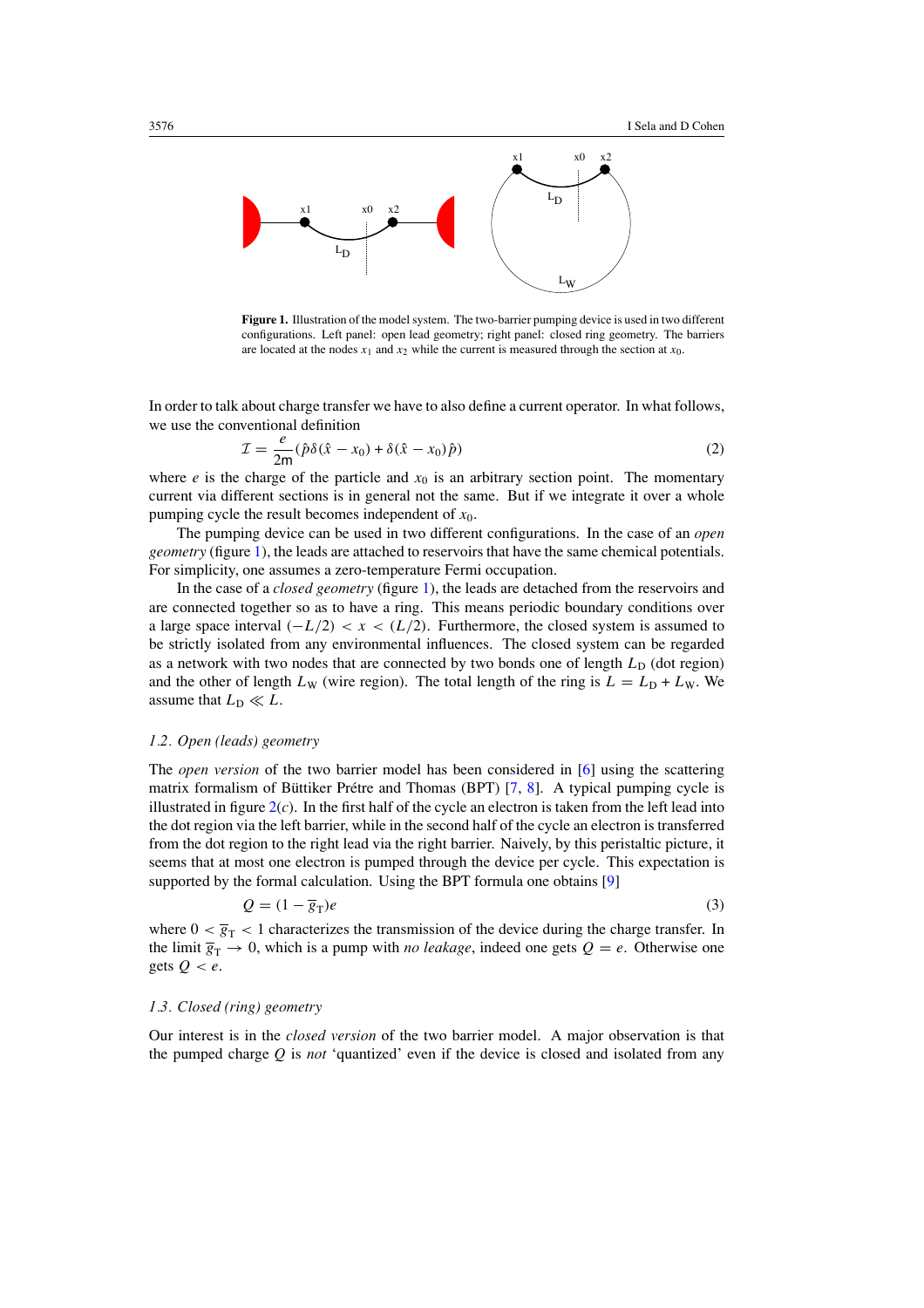<span id="page-2-0"></span>

Figure 2. (*a*) Upper left: the energy levels of a ring with two barriers, at the beginning of the pumping cycle. It is assumed that the three lower levels are occupied. (*b*) Upper right: the adiabatic levels as a function of time during the pumping cycle. (*c*) Lower left: the *(X*1*, X*2*)* locations of the Dirac chains of the three occupied levels. Filled (hollow) circles imply that there is (no) monopole in the pumping plane. Note that for the sake of illustration overlapping chains are displaced from each other. The pumping cycle encircles  $2 + 1$  Dirac chains that are associated with the third and second levels, respectively. (*d*) Lower right: the two Dirac chains that are associated with the third level.

environmental influences. Moreover, it can be larger than unit charge. In fact, we can have  $Q \gg e$ .

The analysis that we are going to present demonstrates and refines general results that were obtained in [\[3\]](#page-17-0). There we have worked out an artificial circuit which has been modelled as a three-site system. In the present paper, we would like to work out a major prototype model that allows the desired comparison between results for closed circuit as opposed to that of open geometry equation [\(3\)](#page-1-0).

We are going to use the Kubo approach to quantum pumping [2-4]. The 'Dirac chains picture' which we further review in the next subsection makes a distinction between 'nearfield' and 'far-field' pumping cycles. The near-field result has been further considered in [\[10](#page-17-0)] using an extension of the BPT scattering approach to quantum pumping.

### *1.4. The Dirac chains picture*

In order to analyse an *adiabatic* [\[11\]](#page-17-0) pumping cycle, we have first to understand the geometry of the parameter space. In fact, the parameter space of the two-barrier model is three dimensional  $(X_1, X_2, X_3)$  where  $X_3 = \Phi$  is the flux via the ring. In practice, we assume a planar  $\Phi = 0$ pumping cycle, but for the theoretical discussion it is convenient to regard  $\Phi$  as a free parameter.

We ask what is the amount of charge which is transported via a section of the ring per cycle. For this purpose, we have to calculate the current  $I = \langle I \rangle$  at each moment. If we were changing the flux we would have by Ohm law  $I = -G^{33} \dot{\Phi}$  where  $G^{33}$  is called the Ohmic (dissipative) conductance. But if we change (say) the parameter  $X_1$  then  $I = -G^{31} \dot{X}_1$ , where  $G^{31}$  is called the geometric (non-dissipative) conductance  $[12-14]$ . In general we can write  $dQ = -G^{31}dX_1 - G^{32}dX_2$  and hence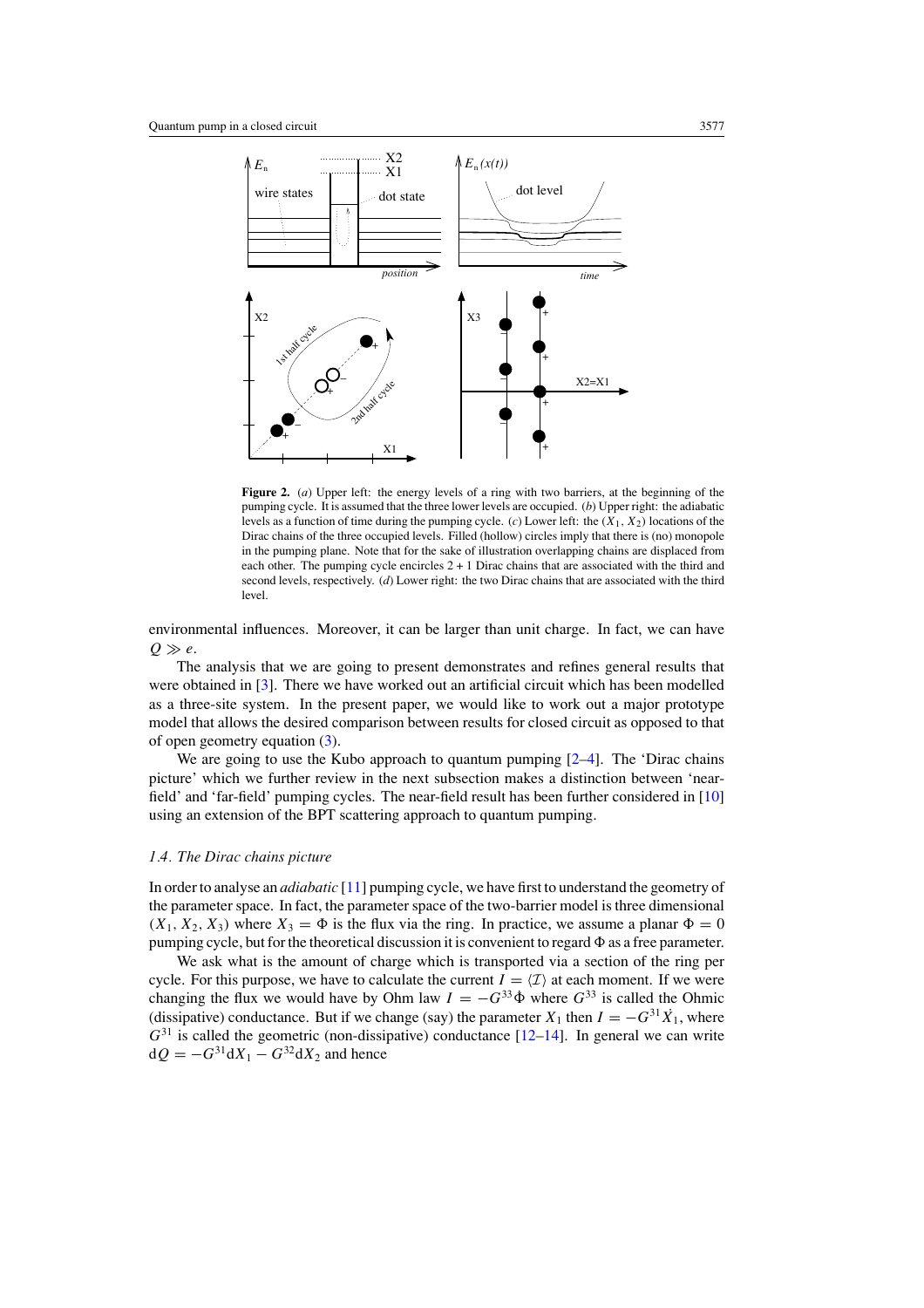$$
Q = \oint I dt = \oint G \cdot dX \tag{4}
$$

<span id="page-3-0"></span>where  $X = (X_1, X_2)$  and  $G = (G^{31}, G^{32})$ .

The elements of the conductance matrix  $G^{kj}$  can be calculated using the Kubo formula. It turns out [\[11](#page-17-0), [14\]](#page-17-0) that in the adiabatic limit  $G^{31} = B_2$  and  $G^{32} = -B_1$  where  $\vec{B}$  is the 'magnetic' field (2-form) which appears in the theory of Berry phase [\[11](#page-17-0)]. The sources of this field are Dirac monopoles that are located at the points of degeneracy. For the double barrier model, a given level *n* can have a degeneracy provided  $X_1 = X_2$  and either  $\Phi = 0$  or  $\Phi = \pi \hbar / e$  modulo  $2\pi \hbar / e$ . In fact, we have for each level (excluding the ground state) two Dirac chains of degeneracies as in figure [2\(](#page-2-0)*d*).

From the above observation, one easily draws the following conclusions: (i) we can get  $Q \gg e$  for a tight cycle around a Dirac chain if the degeneracy is in the pumping plane. (ii) We can get  $Q \ll e$  for a tight cycle around a Dirac chain if the degeneracy is off the pumping plane. (iii) We can get *Q* ∼ *e* for a cycle which is located in the far field of a Dirac chain. The existence of a far-field region is not self-evident. This constitutes a major motivation for the present study.

#### *1.5. Outline*

The outline of this paper is as follows. In section 2, we clarify the starting point of the calculation, which is the Kubo formula. In section [3,](#page-4-0) we introduce a preliminary discussion of the expected results and their significance. Then, in sections 4–11 we analyse the pumping process in the two-barrier model. In particular, we find the dependence of *Q* on the 'radius' of the pumping cycle and make a distinction between 'near-field' and 'far-field' results.

## **2. The Kubo formula**

Given a time-dependent Hamiltonian  $H(X)$  with  $X = X(t)$ , we define  $\mathcal{F} = -\frac{\partial H}{\partial X}$  and would like to calculate the generalized conductance as defined by the expression

$$
\langle \mathcal{I} \rangle = -G\dot{X}.\tag{5}
$$

We label by *n* the adiabatic levels of the closed ring. The adiabatic states are defined by the equation  $\mathcal{H}|n\rangle = E_n|n\rangle$  with implicit *X* dependence. Using these notation the Kubo formula for the *geometric conductance* can be written as

$$
G = \sum_{m(\neq n)} \frac{2\hbar \mathcal{F}_{mn}}{(E_m - E_n)^2} \operatorname{Im}[\mathcal{I}_{nm}].
$$
 (6)

The above expression assumes that only one level (*n*) is occupied. If several levels are occupied we have to sum over them. If we have more than one control variable, say  $X_1$  and  $X_2$ , then we have to use the more elaborated notation  $G^{31}$  and  $G^{32}$  in order to distinguish between different elements of the conductance matrix.

If the pumping cycle crosses very close to a degeneracy, we can get from equations (5)–(6) a very large current *I*, and upon integration we can find that the transported charge is  $Q \gg e$ . In the next sections, we shall develop actual estimates for *Q*. But first we would like to further illuminate the significance of *Q*.

The Schrödinger equation can be written in the *adiabatic basis*, where the *transformed* Hamiltonian matrix takes the form  $H_{nm} = E_n \delta_{nm} + \dot{X} A_{nm}$ , where  $E_n$  are called the adiabatic energy levels and  $A_{nm}$  is a matrix that can be calculated using a well-known recipe (which is summarized in section 3 of  $[3]$  $[3]$ ). One regards  $\dot{X}$  as the 'small parameter'. If the system

$$
^{(4)}
$$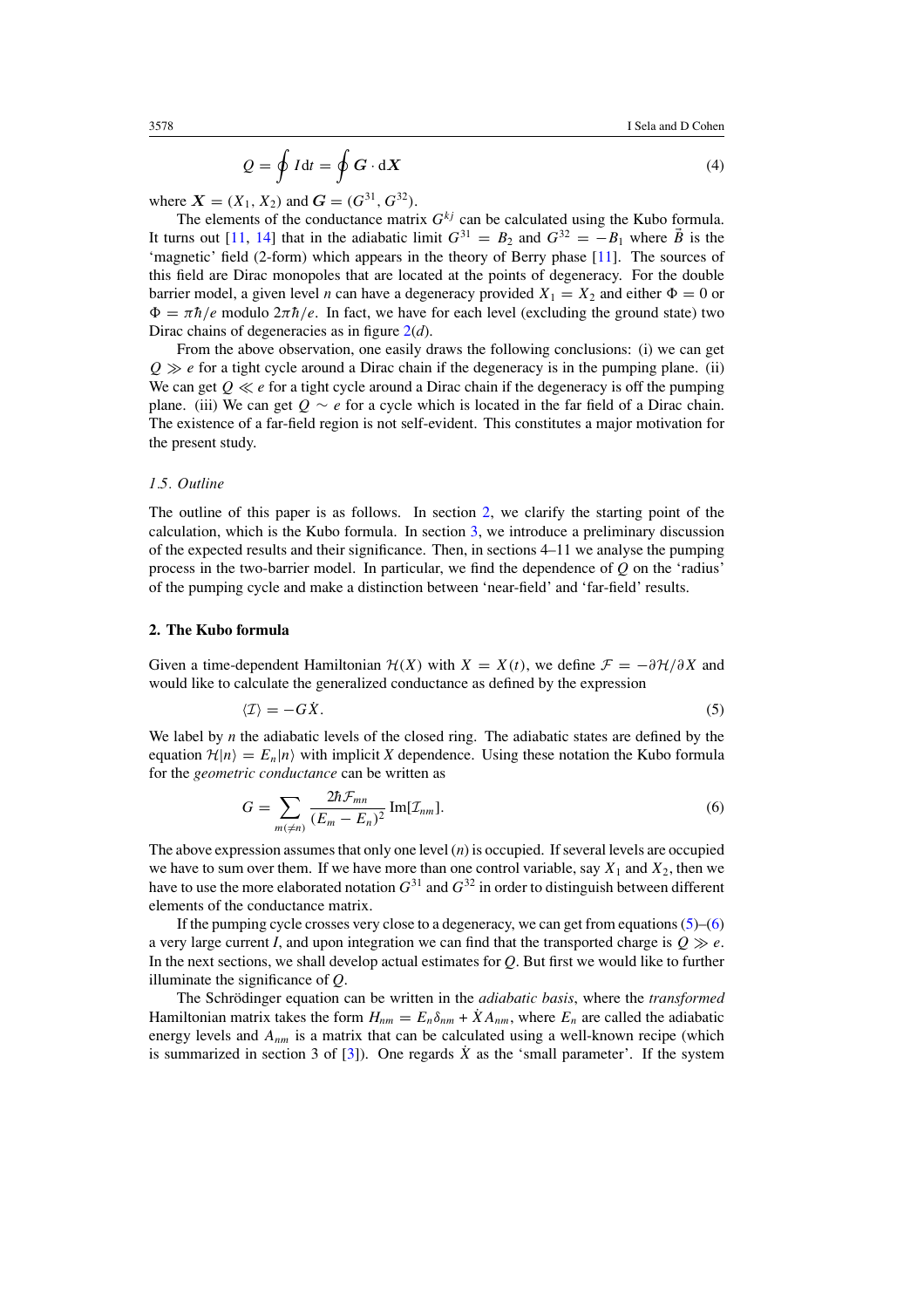<span id="page-4-0"></span>

**Figure 3.** Cartoon of the adiabatic evolution within the framework of the two-level approximation. The system is prepared in level *n*, and the nearby empty level is  $m = n + 1$ . The control parameter *X(t)* is being changed slowly and therefore the system 'oscillates' around the first-order adiabatic solution. The energy of the latter is illustrated by a dashed line. Note that the identity of the adiabatic state changes gradually and can be regarded as constant only on scales  $\delta X \ll \delta X_c$ .

is prepared in an instantaneous *adiabatic* state  $|n\rangle$ , then the instantaneous current is  $I = 0$ , whereas if it is prepared in an instantaneous *steady* state (an eigenstate of  $H_{nm}$ ), then the instantaneous current is finite, say  $I = I_0$ . Accordingly one can question the physical relevance of *Q*: after all typically the initial preparation is an adiabatic state and not a steady state.

So let us consider an actual physical scenario. For simplicity, we assume that only two adiabatic levels are involved: the occupied level *n* and next (empty) level  $m = n + 1$ . To make the dynamical picture simple, we use an analogy with the dynamics of a spin 1*/*2 particle and consider the illustration in figure 3. We regard the state *n* as spin polarized in the *z* direction and the state *m* as spin polarized in the −*z* direction. The instantaneous steady states of the Hamiltonian are polarized along an axis that has a small tilt relative to the *z* direction.

Initially, the spin is polarized in the *z* direction and therefore  $I(t = 0) = 0$ . For some time we have  $|X(t) - X(0)| \ll \delta X_c$  where  $\delta X_c$  is the relevant parametric scale for the variation of the adiabatic levels. During this time interval the tilt angle is approximately constant. The spin is performing a precession around the tilted axis. As a result, we get  $I(t) \neq 0$ . In fact, the maximum current is  $I(t) = 2I_0$ . We get this current after half period of precession.

So, we have a modulated current  $I(t)$  that equals upon averaging  $I_0$ . As long as  $|X(t) - X(0)| \ll \delta X_c$ , the precession goes on as described above. But on larger time scales we have to take into account the variation in the tilt angle. Consequently, the modulation of the current is no longer in the range  $0 < I(t) < 2I_0$ , but rather it is shifted and may increase. Still the average stays approximately  $I_0$ .

Thus, we see that in the actual physical scenario the average over  $I(t)$  is the same as the *I*<sub>0</sub> of the instantaneous steady state. The validity conditions for this statement are essentially the validity conditions of linear response theory, which are further explained in [\[3](#page-17-0)]. The above discussion illuminates the justification for the use of the first-order steady-state solution of Kubo for the purpose of evaluating the pumped charge in an actual physical scenario.

## **3. Charge transfer during an avoided crossing**

The pumped charge *Q* is obtained via the integral equation [\(4\)](#page-3-0) using equation [\(6\)](#page-3-0) for *G*. On the basis of the naive heuristic picture of the introduction (and see figure [2\)](#page-2-0), we expect that most of the contribution to the integral would come from a small segments in  $X$  space where the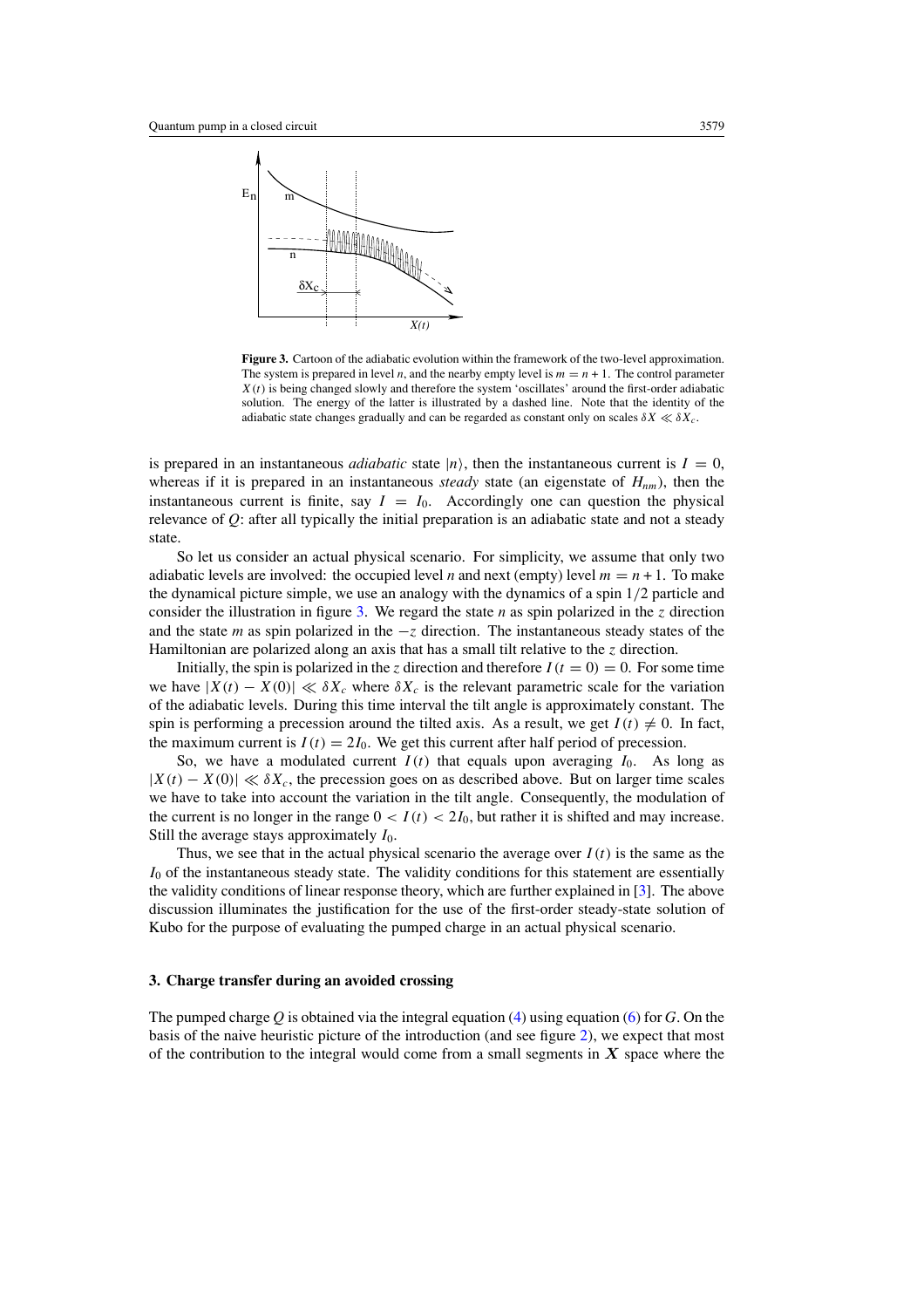<span id="page-5-0"></span>*last* occupied level has an avoided crossing with the first unoccupied level. Later we precisely define the region in  $X$  space where this assumption is a valid approximation.

Let us try to sketch what might come out from the calculation. Later on we are going to do a proper job. But before we dive into the detailed analysis (which is quite lengthy), it would be nice to gain some rough expectation. Given that our interest is focused in a small energy window such that  $E_n \sim E$ , we define  $v_E = (2E/m)^{1/2}$ . The mean level spacing in the energy range of interest is

$$
\Delta = v_{\rm E} \frac{\hbar \pi}{L} \tag{7}
$$

while the energy splitting  $\Delta_s$  at the avoided crossing might be much smaller. We define the following notation:

$$
|\mathcal{F}_{nm}| \equiv \sigma_0 \tag{8}
$$

$$
|\mathcal{I}_{nm}| \equiv \frac{ev_{\rm E}}{L} \sqrt{g_{\varphi}}
$$
 (9)

$$
\Delta_s/\Delta \equiv \sqrt{1 - g_0} \tag{10}
$$

where both  $0 < g_\varrho < 1$  and  $0 < g_0 < 1$  are dimensionless. Note that  $g_0$  is related to the overall transmission  $\overline{g}_T$  of the device. The adiabaticity condition is

$$
|\dot{X}| \ll \frac{\Delta_s^2}{\hbar \sigma_0} \tag{11}
$$

and from equation  $(5)$  with  $(6)$  we get the current

$$
\langle \mathcal{I} \rangle = 2 \left( \frac{\hbar \sigma_0}{\Delta_s^2} \dot{X} \right) \left( \frac{e v_{\rm E}}{L} \right) \sqrt{g_{\varphi}}.
$$
\n(12)

The time of the Landau–Zener transition via the avoided crossing is

$$
\delta t \approx (\Delta_0/\sigma_0)/\dot{X} \tag{13}
$$

and hence the transported charge is

$$
Q \approx \langle \mathcal{I} \rangle \delta t \approx \left(\frac{g_{\varphi}}{1 - g_0}\right)^{1/2} e \tag{14}
$$

where  $g_0$  and  $g_\varphi$  should be estimated in the region of the avoided crossing. We note that  $g_{\varphi}/(1 - g_0)$  is like the Thouless conductance and can be regarded as a measure for the sensitivity of the energy levels to a test flux. We have pointed out and discussed this issue in [\[2](#page-17-0), [3](#page-17-0)], and later it was derived [\[10\]](#page-17-0) in the context of the scattering formalism.

In figure [4,](#page-6-0) we display the numerically determined *Q* for various path segments. The horizontal axis is the  $|X_1 - X_2|$  distance of the path segment from the degeneracy point. As  $|X_1 - X_2|$  becomes small *g*<sub>0</sub> → 1 and we get *Q*  $\gg$  *e*. But the asymptotic value *Q*  $\approx$  *e* which is observed for large  $|X_1 - X_2|$  cannot be explained by such a simple-minded calculation. A major objective of the detailed analysis is to illuminate the observed crossover.

## **4. The model, basic equations**

The one particle Hamiltonian of the two-barrier model depends on the set of parameters  $(X_1, X_2, \Phi)$ . From now on we use units such that  $e = \hbar = 1$  and characterize the geometry by the dimensionless parameter

$$
b = L_{\rm W}/L_{\rm D} \gg 1\tag{15}
$$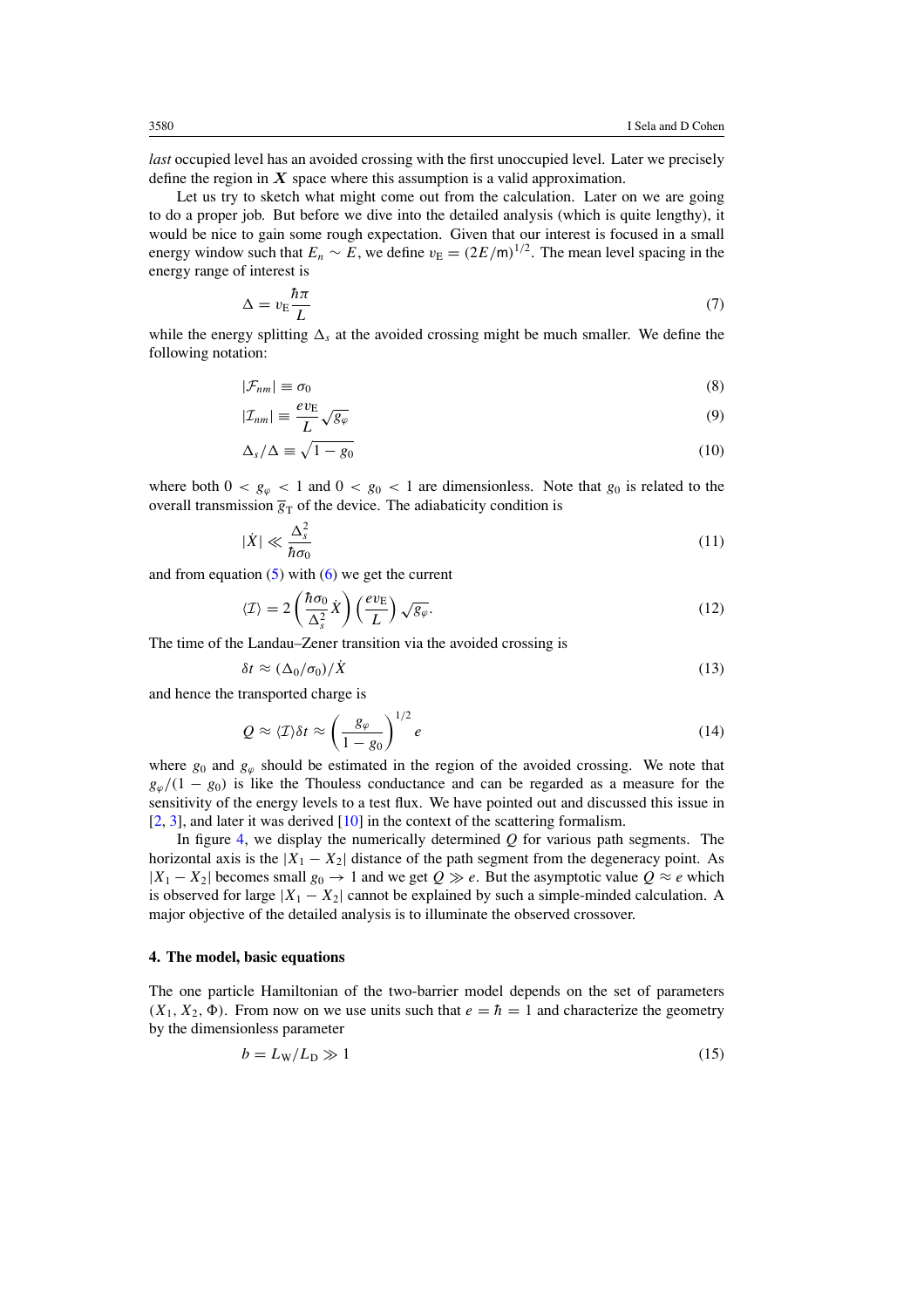<span id="page-6-0"></span>

**Figure 4.** Panels (*a*) and (*b*): numerical calculation of the pumped charge *Q*. The model parameters are  $L_D = m = e = 1$  and  $L_W = 3000.43$ . The current *I* is measured at the middle of the dot. The numerical integration is carried out along the segments which are indicated in panel (*c*) and the results are multiplied by 2 so as to include the equal contribution that comes from the second half of the cycle. There are two sets of data points. One set (filled circles) is for pumping cycles that encircle an in-plane degeneracy point  $(n_r = 2993)$ . A second set (hollow circles) is for pumping cycles that encircle an off-plane degeneracy point  $(n_r = 2992)$ . The location of the avoided crossing for each data set is indicated by the solid lines in panel (*c*). The near- and the far-field approximations that we derive for *Q* are indicated by the solid lines in panel (*a*). The zoom in panel (*b*) reveals that *Q* in the far field is in fact slightly less than 1, which is explained in section 13.

We write the wavefunction on the two bonds as

$$
\psi_{\text{dot}}(x) = (2/L)^{1/2} \sqrt{q_{\text{D}}} \sin(\varphi_{\text{D}}(x)) \tag{16}
$$

$$
\psi_{\text{wire}}(x) = (2/L)^{1/2} \sqrt{q_{\text{W}}} \sin(\varphi_{\text{W}}(x)) \tag{17}
$$

where  $\varphi(x) = kx + \text{const.}$  Given  $(X_1, X_2)$  and assuming  $\Phi = 0$ , the eigenstates of this Hamiltonian can be found by searching  $k_n$  values for which the matching conditions on the log-derivatives are satisfied. This leads to the following system of equations:

$$
\cot(\varphi_{\text{W1}}) + \cot(\varphi_{\text{D1}}) = \frac{2m}{k} X_1 \tag{18}
$$

$$
\cot(\varphi_{\text{W2}}) + \cot(\varphi_{\text{D2}}) = \frac{2\mathsf{m}}{k} X_2 \tag{19}
$$

$$
\varphi_{D2} - \varphi_{D1} = kL_D \tag{20}
$$

$$
\varphi_{\rm W2} - \varphi_{\rm W1} = kL_{\rm W} \tag{21}
$$

where it should be clear that  $\varphi_{D1} \equiv \varphi_D(x_1)$ , etc. The corresponding eigenenergies are  $E_n = k_n^2/2m$ . A similar system of equations can be written for  $\Phi = \pi$ . We can find the  $q_W/q_D$ ratio for a given eigenstate via the matching condition on the wavefunction at either of the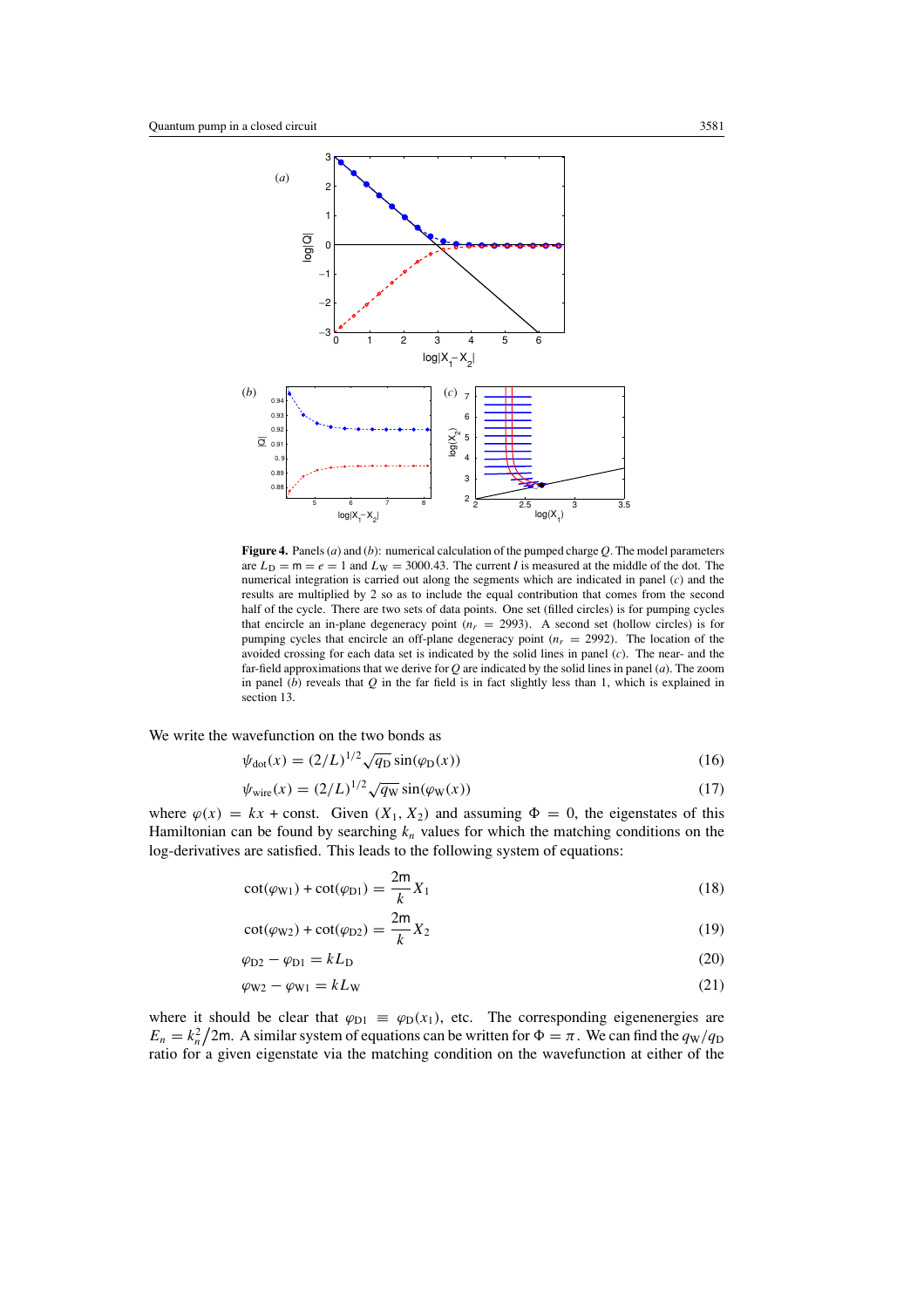<span id="page-7-0"></span>two nodes:

$$
\sqrt{q_{\rm W}}\sin(\varphi_{\rm W}) = \sqrt{q_{\rm D}}\sin(\varphi_{\rm D})\tag{22}
$$

where  $(\varphi_D, \varphi_W)$  mean either  $(\varphi_{D1}, \varphi_{W1})$  or  $(\varphi_{D2}, \varphi_{W2})$ . The normalization condition implies that

$$
\frac{L_D}{L}q_D + \frac{L_W}{L}q_W \approx 1. \tag{23}
$$

For an 'ergodic state' we have  $q \approx 1$  for both bonds. In general, we characterize an eigenstate by the mixing parameter

$$
\Theta \equiv 2 \arctan\left(\sqrt{\frac{\text{Prob(wire)}}{\text{Prob(dot)}}}\right) = 2 \arctan\left(\sqrt{b} \left(\frac{q_{\text{W}}}{q_{\text{D}}}\right)^{1/2}\right) \tag{24}
$$

such that  $\Theta = 0$  means a definite dot state, while  $\Theta = \pi$  means a definite wire state. In practice, we have  $0 < \Theta < \pi$ .

In the numerical analysis, we use units such that  $m = 1$  and  $L<sub>D</sub> = 1$ . Given  $X<sub>1</sub>$  and  $X<sub>2</sub>$ , we solve the system of equations for  $k_n$  and for  $\varphi^{(n)}$  at the nodes. Then we determine  $q^{(n)}$  at each bond, and from the ratio we get  $\Theta^{(n)}$  as well.

#### **5. Regions in** *X* **space**

We focus on a small energy window such that the energy levels of interest are  $E < E_n$  $E + dE$ . We characterize a barrier  $X\delta()$  using its transmission

$$
g(X) = \left[1 + \left(\frac{1}{v_{\rm E}}X\right)^2\right]^{-1} \approx \left(\frac{1}{v_{\rm E}}X\right)^{-2}.\tag{25}
$$

The last expression holds if  $g(X) \ll 1$ . We can regard  $g_1 = g(X_1)$  and  $g_2 = g(X_2)$  as an alternate way to specify  $X_1$  and  $X_2$ . The  $(X_1, X_2, \Phi)$  space is divided into various regions (figure [5\(](#page-8-0)*a*)). There is a region where  $g_1$  and  $g_2$  are of order 1 ( $|1 - g| \ll 1$ ). There the delta functions at the nodes can be treated as a small perturbation. There is a region where  $1/b \ll g_1, g_2 \ll 1$ . There each dot level mixes with many wire levels. This intermediate region will be discussed in a future work  $[15]$ . Finally, there is the region in  $X$  space which is of interest in the present study:

$$
g_1, g_2 \ll 1/b. \tag{26}
$$

We shall argue that in this region the states are categorized into 'wire states' and 'dot state', which mix only whenever the energy level of the dot 'cross' an energy level of the wire (figures  $5(b)-(d)$  $5(b)-(d)$ ). This allows to use 'two-level' approximation in the analysis of the mixing.

The degeneracies of the Hamiltonian occur at points  $(X^{(r)}, X^{(r)})$  along the symmetry axis of *X* space. They are divided into two groups: those that are located in the  $\Phi = 0 \pmod{2\pi}$ planes and those that are located in the  $\Phi = \pi \pmod{2\pi}$  planes. In the appendix, we find the explicit expression for  $X^{(r)}$ . It should be clear that each degeneracy point is duplicated  $mod(2\pi)$  in the  $\Phi$  direction, hence creating what we call a 'Dirac chain'.

There are only two non-trivial degeneracies in  $X$  space which are associated with a given level *n*. One is with the neighbouring level 'from above' and the other is with the neighbouring level 'from below'.

Once we locate a degeneracy point, we can make a distinction between 'near-field' and 'far-field' regions. The near field is defined as the region where we can use degenerate perturbation theory in order to figure out the splitting of the levels. In contrast to that, the far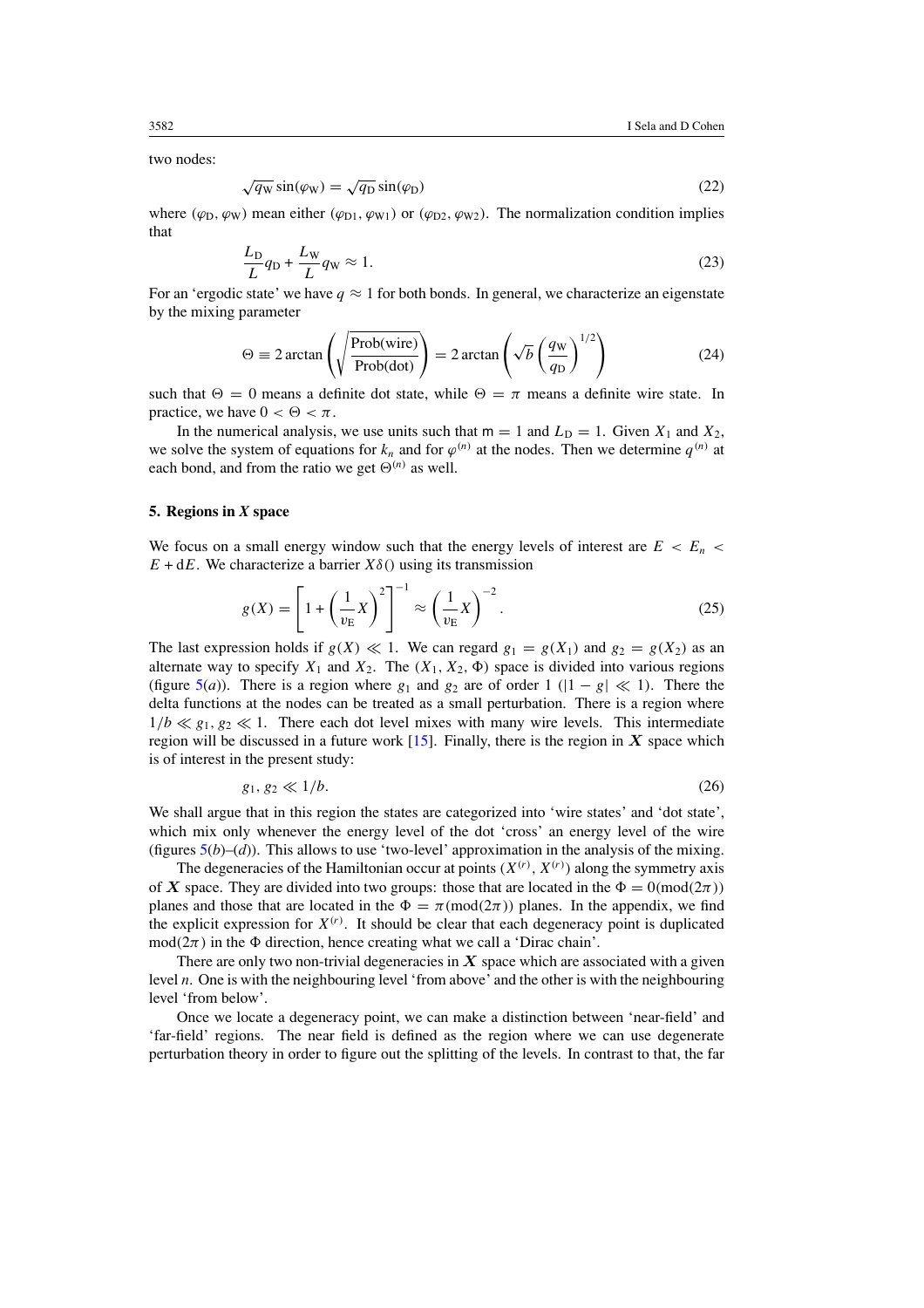<span id="page-8-0"></span>

**Figure 5.** Regions in *X* space. The model parameters are the same as in the previous figure. Panel (*a*) displays the region of interest as defined in equation [\(26\)](#page-7-0). It is bounded by the left and by the bottom solid lines which are defined by  $g(X) \sim 1/b$ . In-plane and off-plane degeneracy points are indicated by filled and hollow circles, respectively. We indicate by arrow one in-plane degeneracy point  $(n_r = 2993)$ . A zoom of its near field is displayed in panel (*b*). The ellipse in panel (*b*) indicates a level splitting that equals  $\Delta/10$ . The dashed lines in panels (*a*) and (*b*) indicate far-field and near-field pumping cycles, respectively. In panels  $(c)$ – $(e)$  we show the energy levels  $(k_n)$  along three paths in *X* space, which are  $(X_1 = X, X_2 = \infty, \Phi = 0)$ ,  $(X_1 = X, X_2 = X, \Phi = 0)$  and  $(X_1 = X, X_2 = X, \Phi = \pi)$ , respectively. The degeneracies  $n_r = 2992...2999$  are circled. The arrow indicates the representative degeneracy point  $n_r = 2993$ . In panels (*d*), the odd states are indicated by dashed lines so as to distinguish them from the even states.

field is defined as the region where we can calculate the splitting of the levels by treating the dot–wire coupling as a first-order perturbation.

In figure  $5(a)$ , we show one pumping path that crosses in the near-field region and a second pumping path that crosses in the far-field region.

## **6. Eigenstate analysis**

In the theoretical analysis, it is illuminating to map the behaviour of  $k_n$  and  $\Theta^{(n)}$  in  $(X_1, X_2, \Phi)$ space. See figures [6](#page-9-0) and [7.](#page-10-0) It is not difficult to realize that the variation of  $\Theta$  is bounded as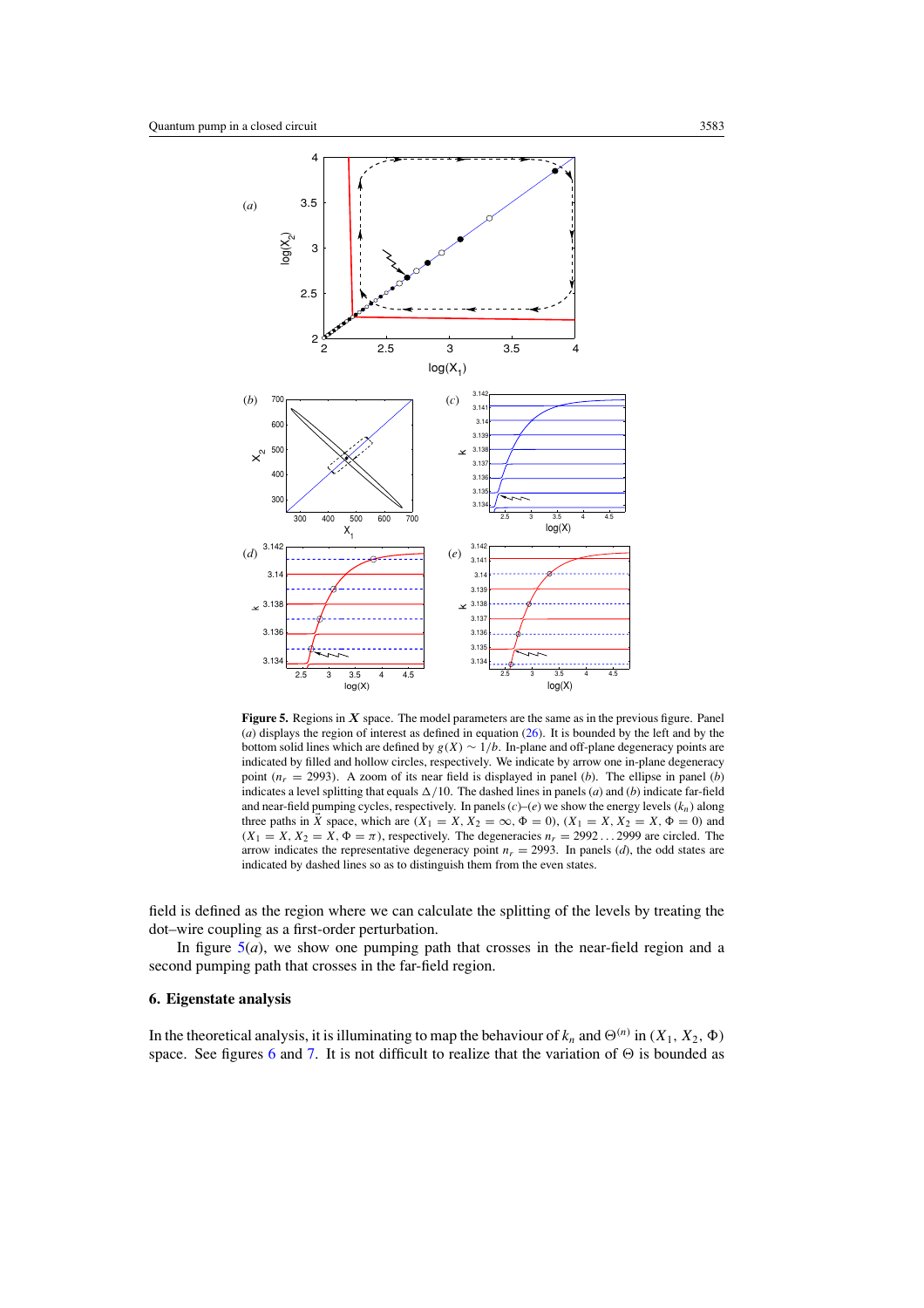<span id="page-9-0"></span>

Figure 6. The energy level splitting and the mixing parameter  $\Theta$  for two pairs of levels. The model parameters are  $L_D = m = e = 1$  and  $L_W = 160.43$ . In panel (*a*), we show the contour lines for the energy level splitting of the first (even) dot level with an odd wire level  $(n = 158)$  and for the energy level splitting of the first (even) dot level with an even wire level  $(n = 157)$ . The two cases are displayed again in panels (*b*) and (*c*), respectively, where we plot both level splitting contours (solid lines) and  $\Theta$  contours (dashed lines). In the 'even-odd crossing' case we have an in-plane degeneracy, which is indicated by a filled circle, while the inner most contour line is for  $\Delta/5$ splitting. Note that within the white regions the mixing is maximal  $(\Theta \sim \pi/2)$ . In the 'even-even avoided crossing' case the projection of the off-plane degeneracy point is indicated by a hollow circle.

follows:

$$
\sqrt{b} \left[ \frac{1}{4} g \right]^{1/2} < \tan(\Theta/2) < \sqrt{b} \left[ \frac{1}{4} g \right]^{-1/2}
$$
 (27)

where  $g$  is either  $g_1$  or  $g_2$ . The derivation of this result is as follows: the matching conditions at a given node implies that  $(\varphi_D, \varphi_W)$  are constraint to be on one of two branches which are illustrated in figure [8.](#page-10-0) With each point of a given branch, we can associate a  $\Theta$  value via equation  $(24)$  and either equation  $(18)$  or equation  $(19)$ . It is a straightforward exercise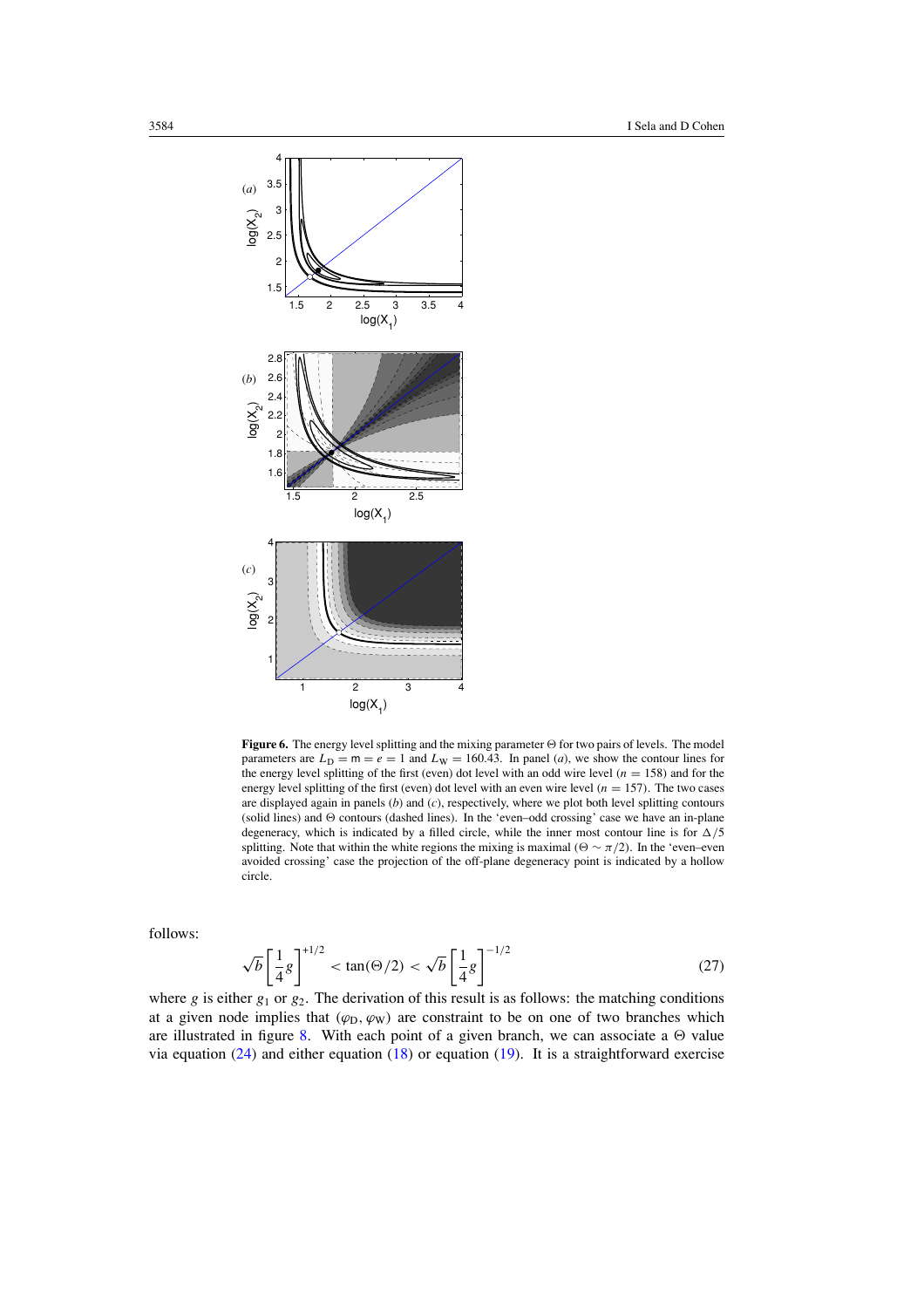<span id="page-10-0"></span>

**Figure 7.** Tests of the perturbation theory based approximations (dashed lines) against the numerics (solid lines). The model parameters are  $L_D = m = e = 1$  and  $L_W = 3000.43$ , and we focus on the degeneracy point  $n_r = 2993$ . For these parameters,  $X^{(r)} \approx 465$  and  $g^{(r)} \approx 4.5 \times 10^{-5}$ . All the plots refer to the path  $(X_2 - X_1) = 5$ . In the left panel, the dashed lines are derived from equation [\(37\)](#page-11-0). In the middle panel, the dashed lines are based on equations [\(40\)](#page-11-0) and [\(41\)](#page-11-0) with *θ* from equation  $(36)$ . In the right panel, the dashed lines are deduced from equation  $(30)$ .



**Figure 8.** The wire phase  $\varphi_W/\pi$  versus the dot phase  $\varphi_D/\pi$  at a node with delta barrier  $g(X) = 0.225$ . The two branches are implied by the matching condition [\(18\)](#page-6-0). The ratio |sin*(ϕ*D*)/*sin*(ϕ*D*)*| attains its extremal values (equation [\(27\)](#page-9-0)) at the points which are indicated by circles.

to express  $\Theta$ , say, as a function of  $\varphi_D$  and then to find its minimum and maximum values. Assuming that  $g \ll 1$  one obtains equation [\(27\)](#page-9-0).

Given  $\Theta^{(n)}$  we can extract what are  $q^{(n)}$  at each bond and what are  $\varphi^{(n)}$  at the nodes. By solving equation  $(23)$  with equation  $(24)$  we get

$$
q_{\rm D} = b(\cos(\Theta/2))^2 \tag{28}
$$

$$
q_{\rm W} = (\sin(\Theta/2))^2 \tag{29}
$$

then from equation [\(22\)](#page-7-0) with either equation [\(18\)](#page-6-0) or equation [\(19\)](#page-6-0) we find an expression for  $\varphi$  at a given node. In particular, we get

$$
\varphi_{\mathcal{D}} = \left(1 \pm \frac{1}{\sqrt{b}}\tan(\Theta/2) + \cdots\right) \left[\frac{1}{4}g\right]^{1/2}.\tag{30}
$$

Note that  $\varphi$  is well-defined mod( $\pi$ ). There are states which are dot like  $(\Theta \ll 1)$  and there are states which are wire like  $(Θ \sim π)$ . There are regions where a dot-like state mixes with wire-like state leading to pair of states with  $\Theta^{(+)} \sim \Theta^{(-)} \sim \pi/2$ . From the above formula, it follows that in the latter case

$$
\varphi_{\mathcal{D}}^{(+)} \approx \varphi_{\mathcal{D}}^{(-)} \approx \left[\frac{1}{4}g\right]^{1/2} \tag{31}
$$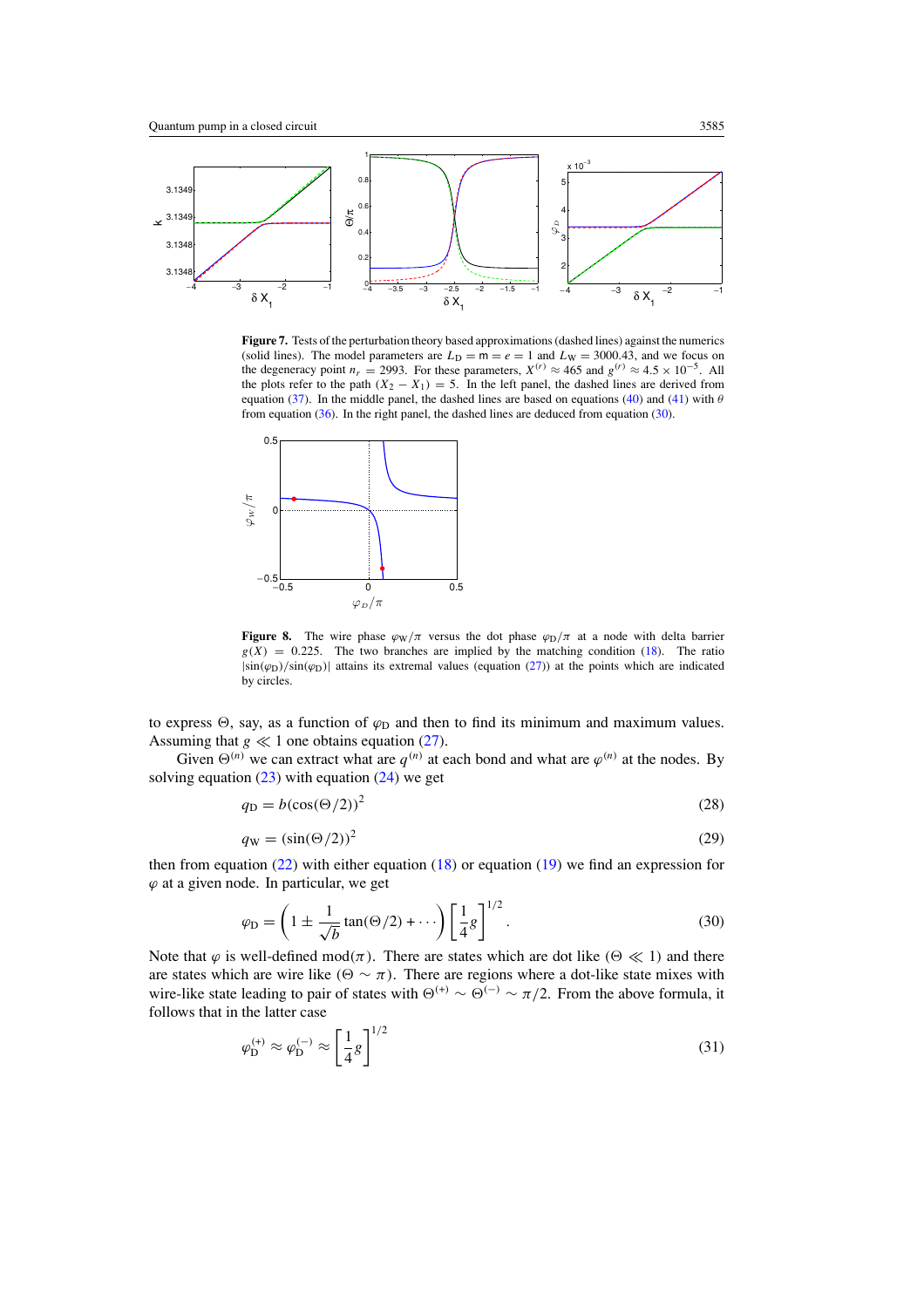$$
|\varphi_{\mathcal{D}}^{(+)} - \varphi_{\mathcal{D}}^{(-)}| = \frac{1}{\sqrt{b}} \left[ \frac{1}{4} g \right]^{1/2} \left( \tan(\Theta^{(+)} / 2) + \tan(\Theta^{(-)} / 2) \right). \tag{32}
$$

#### **7. Eigenenergies and 'mixing' from perturbation theory**

In order to find the splitting and the mixing of the two levels, we use perturbation theory once in the far-field analysis and once in the near-field analysis. In both cases, we use the following notation. The unperturbed basis is  $|i\rangle$  with a dot-like state  $|1\rangle$  and a wire-like  $|2\rangle$ . The perturbed eigenstates  $|n\rangle$  are indicated as  $|+\rangle$  and  $|-\rangle$ . The Hamiltonian in both cases has the general form

$$
\mathcal{H} = \mathcal{H}_0 + \mathbf{W} = \begin{pmatrix} E_1 & 0 \\ 0 & E_2 \end{pmatrix} + \begin{pmatrix} W_{11} & W_{12} \\ W_{21} & W_{22} \end{pmatrix}.
$$
 (33)

The eigenvectors are real so  $W_{12} = W_{21}$ . The Hamiltonian can be written as a linear combination of Pauli matrices

$$
\mathcal{H} = \left(\frac{E_1 + E_2}{2} + \frac{W_{11} + W_{22}}{2}\right) \mathbf{1} + \left(\frac{E_1 - E_2}{2} + \frac{W_{11} - W_{22}}{2}\right) \sigma_3 + W_{12} \sigma_1
$$
(34)

we define

$$
\Delta_s = 2\sqrt{\left(\frac{E_1 - E_2}{2} + \frac{W_{11} - W_{22}}{2}\right)^2 + W_{12}^2}
$$
\n(35)

$$
\tan(\theta) = \frac{2W_{12}}{(W_{11} - W_{22}) + (E_1 - E_2)}.\tag{36}
$$

The eigenenergies are

$$
E_n = \left(\frac{E_1 + E_2}{2} + \frac{W_{11} + W_{22}}{2}\right) \pm \frac{\Delta_s}{2}.
$$
 (37)

The eigenstates are found by rotating a spin half around the *y* axis at an angle *θ*

$$
|+\rangle \longrightarrow \begin{pmatrix} \cos(\theta/2) \\ \sin(\theta/2) \end{pmatrix}
$$
 (38)

$$
|-\rangle \longrightarrow \begin{pmatrix} -\sin(\theta/2) \\ \cos(\theta/2) \end{pmatrix} . \tag{39}
$$

Assuming that the unperturbed basis consists of distinct dot-like and wire-like states, it follows that we can use the following approximation:

$$
\Theta^{(+)} = \theta \tag{40}
$$

$$
\Theta^{(-)} = \pi - \theta. \tag{41}
$$

Using equations  $(28)$  and  $(32)$ , this implies

$$
\sqrt{q_{\rm D}^{(+)}q_{\rm D}^{(-)}} \approx \frac{b}{2} |\sin(\theta)| \tag{42}
$$

$$
|\varphi_{\mathcal{D}}^{(+)} - \varphi_{\mathcal{D}}^{(-)}| = \frac{2}{\sqrt{b}} \left[ \frac{1}{4} g \right]^{1/2} \frac{1}{|\sin(\theta)|}.
$$
 (43)

We note that in the strong mixing region we have  $\theta \approx \pi/2$ .

In the next sections, we obtain explicit expressions for the 'splitting' and the 'mixing' using the above scheme. From the numerics (see, e.g., figure [7\)](#page-10-0), we see that these are in fact very satisfactory approximations.

<span id="page-11-0"></span>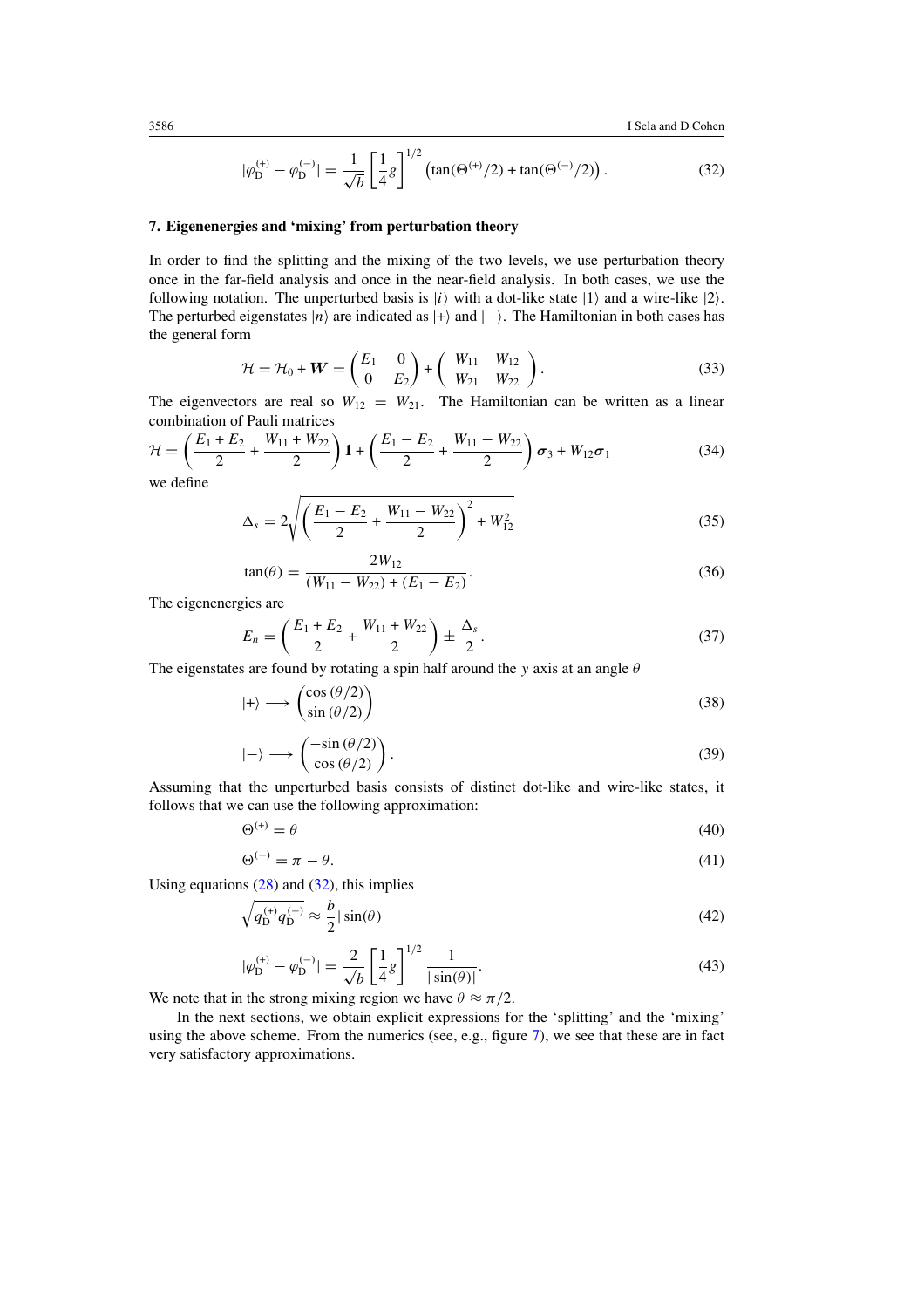## <span id="page-12-0"></span>**8. Far field analysis**

The eigenstates of the ring in the *X* region of interest as defined in equation [\(26\)](#page-7-0) can be found using first-order perturbation theory with respect to the wire–dot coupling. This is explained below. We have verified numerically that the approximation is remarkable unless we are very close to a degeneracy point. This defines our distinction between 'far'- and 'near'-field regions. In the latter case, in the next section we present a complementary treatment using degenerate perturbation theory.

The unperturbed Hamiltonian in the far-field analysis corresponds to  $X_1 = X_2 = \infty$ . Using the notation as defined in the previous section, we take  $|2\rangle$  as the *n*th wire state and  $|1\rangle$ as the closest dot state from above. Hence,

$$
E_1 = \frac{1}{2m} \left( \frac{\pi}{L_D} (1 + [n/b]_{\text{integer}}) \right)^2
$$
 (44)

$$
E_2 = \frac{1}{2m} \left(\frac{\pi}{L_{\rm W}} n\right)^2.
$$
\n(45)

Using the formula

$$
W_{ij} = -\frac{1}{4m^2 X} [\partial \psi^{(i)}] [\partial \psi^{(j)}]
$$
\n(46)

we get

$$
W_{11} = -\frac{v_{\rm E}^2}{2L_{\rm D}} \left[ \frac{1}{X_1} + \frac{1}{X_2} \right] \tag{47}
$$

$$
W_{22} = -\frac{v_{\rm E}^2}{2L_{\rm W}} \left[ \frac{1}{X_1} + \frac{1}{X_2} \right]
$$
(48)

$$
|W_{12}| = \frac{v_{\rm E}^2}{2\sqrt{L_{\rm D}L_{\rm W}}} \left| \frac{1}{X_1} \pm \frac{1}{X_2} \right| \tag{49}
$$

where the  $\pm$  sign in the expression for the dot–wire coupling depends on whether the dot and the wire states have the same parity or not.

In the case of a far-field pumping cycle we start (say) with very high barriers and then lower one of them, say *X*1. If we neglect the dot–wire coupling *W*12, the dot level would cross the wire level at a point  $X_1 = X^{(n)}$  that can be determined from the equation  $E_1 + W_{11} = E_2$ . At the vicinity of the avoided crossing, we obtain

$$
|W_{12}| = \frac{1}{2\pi} (b g^{(n)})^{1/2} \Delta
$$
 (50)

where

$$
g^{(n)} = \left(\frac{1}{v_{\rm E}}X^{(n)}\right)^{-2}.\tag{51}
$$

From the condition  $|W_{12}| \ll \Delta$  we deduce equation [\(26\)](#page-7-0) which defines our *X* region of interest. Furthermore, from the results of the previous section we obtain expressions for the splitting and for the mixing of the levels:

$$
\Delta_s = bg^{(n)} \frac{1}{2L} ||\boldsymbol{X} - \boldsymbol{X}^{(r)}|| \tag{52}
$$

$$
\sin(\theta) = \frac{2}{\sqrt{bg^{(n)}}} \frac{v_{\rm E}}{||\mathbf{X} - \mathbf{X}^{(r)}||}.
$$
\n(53)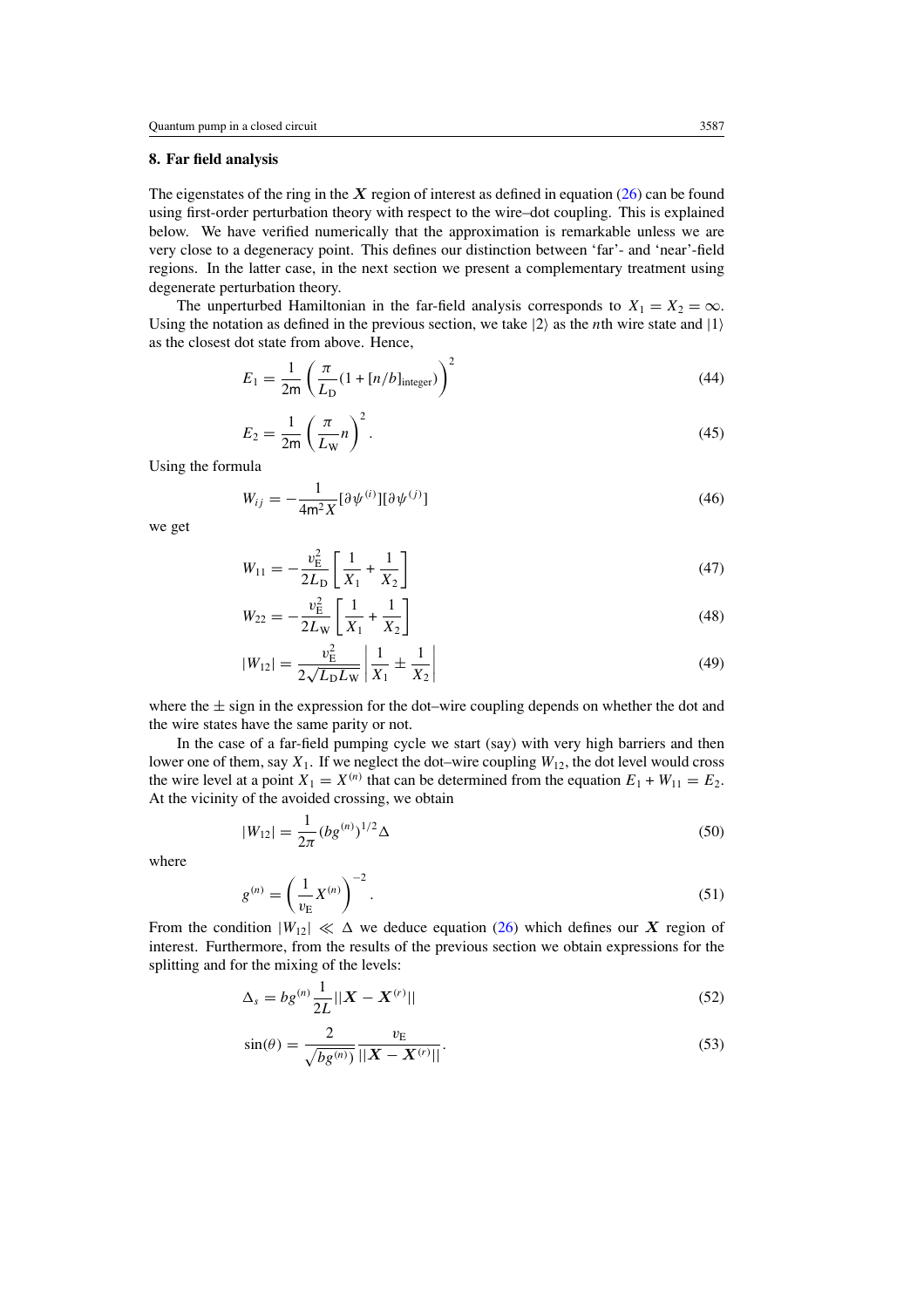We use the following notation, which we regard as a measure for the distance of the pumping cycle from the nearby degeneracy:

$$
||\boldsymbol{X} - \boldsymbol{X}^{(r)}|| = \sqrt{(X_1 - X^{(n)})^2 + \frac{4}{b} \left(\frac{v_{\rm E}}{\sqrt{g^{(n)}}}\right)^2}.
$$
 (54)

The significance of this notation will be further clarified in the next section where we extend the analysis into the near-field region.

#### **9. Near-field analysis**

The unperturbed Hamiltonian in the near-field analysis corresponds to  $X_1 = X_2 = X^{(r)}$ . We can find a rough approximation for  $X^{(r)}$  using the analysis of the previous section, but in fact we can find the exact expression which is derived in the appendix, where we also define the obvious notation  $k_r$  and  $g^{(r)}$ . For later calculation, the following approximation is useful:

$$
X^{(r)} \approx \frac{v_{\rm E}}{\sqrt{g^{(r)}}}. \tag{55}
$$

The unperturbed basis consists of the dot-like definite parity state  $|1\rangle$  and the wire-like definite parity state  $|2\rangle$ . We recall that for these states  $\Theta$  attains its extremal values as remarked at the end of the appendix. The energies of the unperturbed states are

$$
E_1 = E_2 = E_r = \frac{1}{2m}k_r^2
$$
\n(56)

and the perturbation matrix is

$$
W_{11} = bg^{(r)} \frac{1}{2L} (\delta X_1 + \delta X_2)
$$
 (57)

$$
W_{22} = g^{(r)} \frac{1}{2L} (\delta X_1 + \delta X_2)
$$
\n(58)

$$
|W_{12}| = \sqrt{b}g^{(r)}\frac{1}{2L}|\delta X_1 - \delta X_2|
$$
\n(59)

where

$$
\delta X_1 = X_1 - X^{(r)} \tag{60}
$$

$$
\delta X_2 = X_2 - X^{(r)}.\tag{61}
$$

Consequently, we can determine both the splitting and the mixing of the levels:

$$
\Delta_s = bg^{(r)} \frac{1}{2L} ||\mathbf{X} - \mathbf{X}^{(r)}|| \tag{62}
$$

$$
\sin(\theta) = \frac{2}{\sqrt{b}} \frac{|X_1 - X_2|}{||\mathbf{X} - \mathbf{X}^{(r)}||}.
$$
\n(63)

In the above expression, we have extended the interpretation of the distance measure as follows:

$$
||\boldsymbol{X} - \boldsymbol{X}^{(r)}|| = \sqrt{(X_1 + X_2 - 2X^{(r)})^2 + \frac{4}{b}|X_1 - X_2|^2}.
$$
 (64)

Now we realize that the far-field results of the previous section are formally a saturated version of the near field results with

$$
|X_1 - X_2|_{\infty} = \frac{v_{\rm E}}{\sqrt{g^{(n)}}}. \tag{65}
$$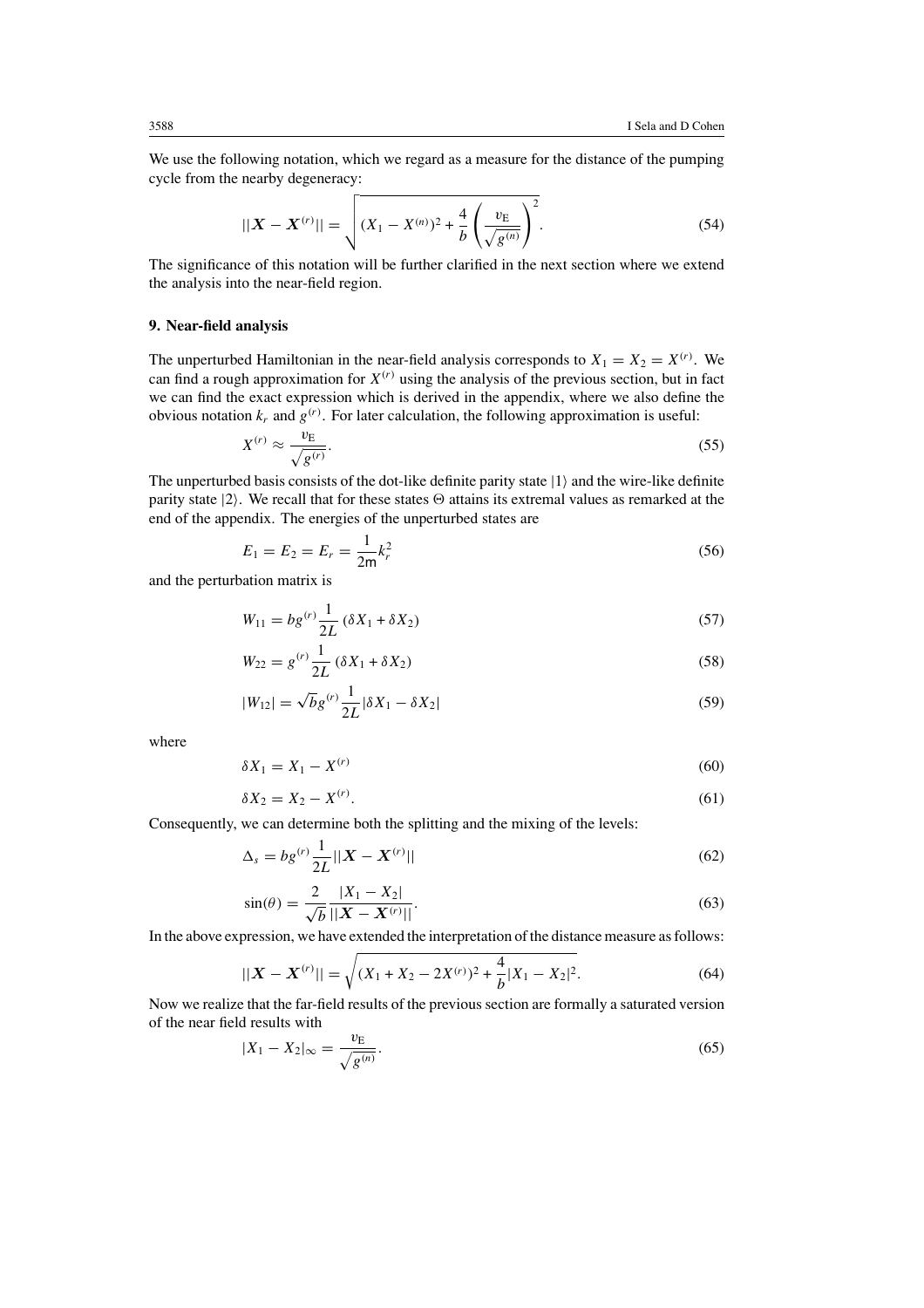## **10. The expressions for** *G*

We are now ready to calculate *G* from equation [\(6\)](#page-3-0). There are of course  $G^{31}$  and  $G^{32}$  but the expressions look alike so we concentrate, say, on the case  $X = X_1$  and suppress the node indication subscript whenever possible. By definition  $\mathcal{F} = -\partial \mathcal{H}/\partial X = \delta(\hat{x} - x_1)$ . The current operator has been defined in equation  $(2)$ , but we still have the freedom to set  $x_0$  as we want. So, the natural choice for the sake of calculation is obviously  $x = x<sub>1</sub>$ . We shall expand later on the results that would be obtained if the current were measured via a different section. The matrix elements of the operators involved are

$$
\mathcal{F}_{nm} = -\frac{2}{L} \sqrt{q_{\text{D}}^{(n)} q_{\text{D}}^{(m)}} \sin \left( \varphi_{\text{D}}^{(n)} \right) \sin \left( \varphi_{\text{D}}^{(m)} \right)
$$
\n
$$
\mathcal{I}_{nm} = i \frac{e}{mL} \sqrt{q_{\text{D}}^{(n)} q_{\text{D}}^{(m)}} \left[ \frac{k_n + k_m}{2} \sin \left( \varphi_{\text{D}}^{(m)} - \varphi_{\text{D}}^{(n)} \right) + \frac{k_n - k_m}{2} \sin \left( \varphi_{\text{D}}^{(m)} + \varphi_{\text{D}}^{(n)} \right) \right].
$$
\n(66)

One should note that  $\mathcal{F}_{nm}$  is real and symmetric with respect to  $n \leftrightarrow m$  interchange, while  $\mathcal{I}_{nm}$  is antisymmetric and purely imaginary as implied by time-reversal symmetry. Once we sum equation [\(6\)](#page-3-0) over all the occupied levels, *nm* terms cancel with *mn* terms. Within the framework of the 'two-level approximation' the only remaining term involves the occupied level *n* and the next empty level  $m = n + 1$ 

$$
G^{31}(X_1, X_2) = 2 \frac{\mathcal{F}_{mn} \operatorname{Im}[\mathcal{I}_{nm}]}{\Delta_s^2}.
$$
 (67)

We recall the following expressions:

$$
\sqrt{q_{\rm D}^{(+)}q_{\rm D}^{(-)}} \approx \frac{b}{2}|\sin(\theta)|\tag{68}
$$

$$
\varphi_{\mathcal{D}}^{(+)} \approx \varphi_{\mathcal{D}}^{(-)} \approx \left[\frac{1}{4}g\right]^{1/2} \tag{69}
$$

$$
\left|\varphi_{\mathcal{D}}^{(+)} - \varphi_{\mathcal{D}}^{(-)}\right| \approx \frac{2}{\sqrt{b}} \left[\frac{1}{4}g\right]^{1/2} \frac{1}{|\sin(\theta)|}.
$$
 (70)

Upon substitution we realize that both in the near and in the far field we can neglect the second term in the expression for  $\mathcal{I}_{nm}$ . Consequently,

$$
G^{31}(X_1, X_2) = -\frac{1}{4} (gb)^{3/2} \frac{ev_E}{L^2} \frac{1}{\Delta_s^2} |\sin(\theta)| = -\frac{2ev_E}{b\sqrt{g}} \frac{|X_1 - X_2|}{||X - X^{(r)}||^3}.
$$
 (71)

We observe that in the near field, where  $||X - X^{(r)}||$  is essentially the Euclidean measure of distance, we get the field of a Dirac monopole as expected. But as we go to the far field, the  $|X_1 - X_2|$  contribution saturates as explained in the previous section.

## **11. The calculation of** *Q*

Having found  $G^{31}$  and a similar expression for  $G^{32}$  we can perform the integration of equation [\(4\)](#page-3-0) in order to obtain *Q*. We already pointed out that most of the contribution in the regions of our interest comes from the avoided crossings. In the near field it is most convenient to make the integration along  $X_1 - X_2 = \pm$ const segments, while in the case of the far field we make the integration along  $X_2 = \infty$  and  $X_1 = \infty$  segments.

It is not difficult to realize that in the near-field calculation both segments  $(X_1 - X_2 =$ ±const*)* give the same contribution. This means that we simply have to do one of the integrals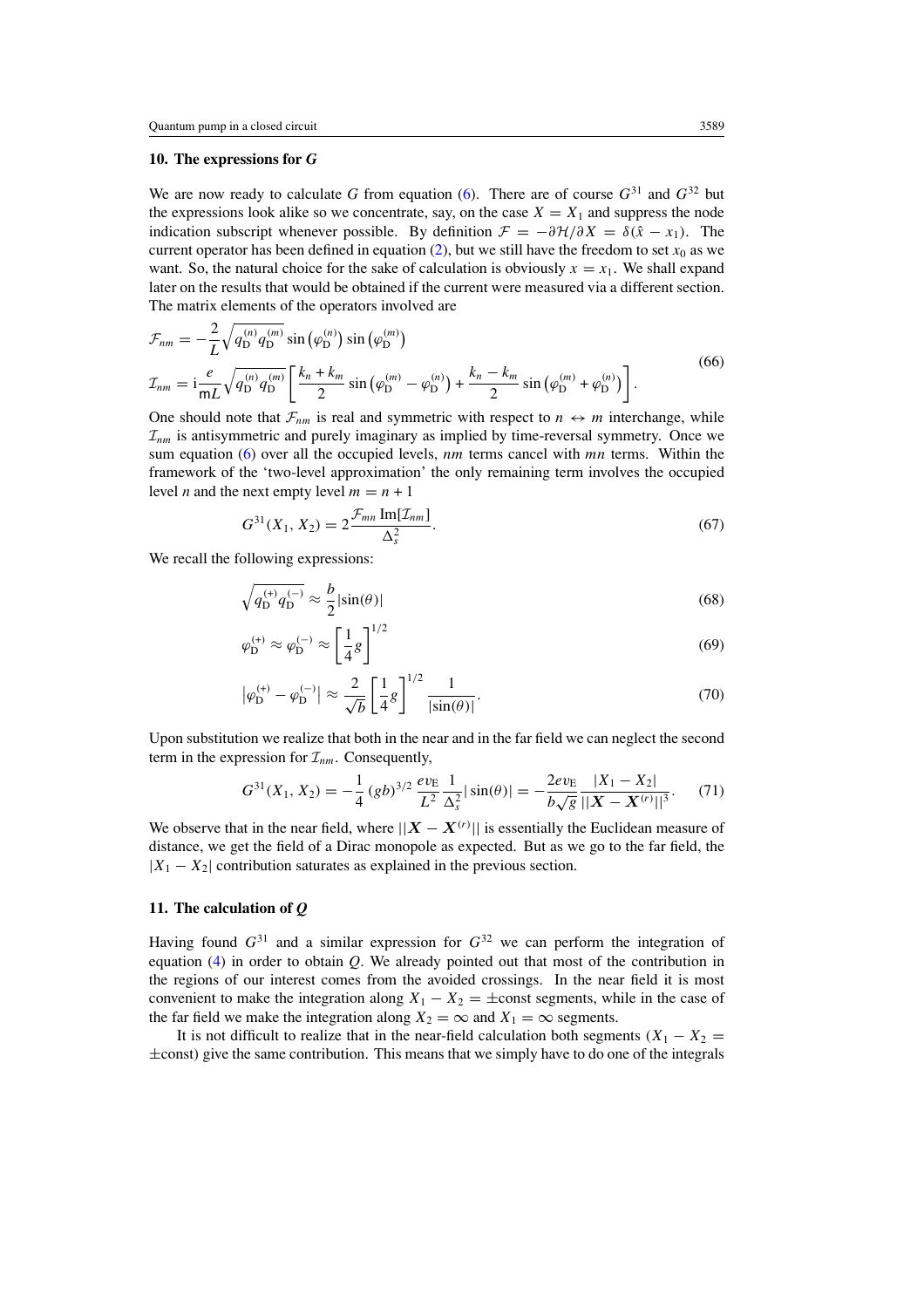<span id="page-15-0"></span>and to multiply by 2. But in the far field one should be more careful. If we measure the current in the *middle* of the dot (as indeed done in the numerics) then the same rule applies. But if we measure the current (say) at node 1, then the predominant contribution to *Q* comes obviously from the  $X_2 = \infty$  segment, so the result should not be multiplied by 2. Performing a straightforward calculation of the d*X* integral, using

$$
\int_{-\infty}^{+\infty} \frac{\mathrm{d}x}{(x^2 + a^2)^{3/2}} = \frac{2}{a^2} \tag{72}
$$

and taking the above discussion into account, we get in the near field

$$
Q \approx \frac{X^{(r)}}{|X_1 - X_2|}e. \tag{73}
$$

One can show that this result is in agreement with the rough estimate of equation [\(14\)](#page-5-0). However, in the far field we have to substitute the saturated value of  $|X_1 - X_2|$  leading to the result  $Q \approx e$ .

The calculation in the far field does not care whether the pumping cycle encircle a  $\Phi = 0$ degeneracy or a  $\Phi = \pi$  degeneracy. It is only in the near field of  $X^{(r)}$  that we see the difference. This is clearly confirmed by the numerics (figure [4\)](#page-6-0). But a closer look reveals that the far-field numerical result for  $Q$  is somewhat smaller than 1. This might look like a contradiction with respect to the general expectations. The resolution of this puzzle is related to the limitation of the far-field perturbative treatment. Within the framework of this treatment  $\Theta^{(n)}$  changes from  $\Theta^{(n)} = \pi$  to  $\Theta^{(n)} = 0$  as we lower (say) the *X*<sub>1</sub> barrier. But in fact we know from section [8](#page-12-0) that  $\Theta$  is bounded. This means that not all the probability gets into the dot region. Consequently, if we integrate along the  $X_2 = \infty$  segment, we expect to get  $Q < e$  as observed. On the other hand, in the case of a full pumping cycle, we have to cross from the  $X_2 = \infty$  segment to the  $X_1 = \infty$  segment. This was neglected in our calculation. Thus, if we had a full cycle we would expect to get  $Q \approx e$  in the far field as implied by the Dirac chains picture.

## **12. Discussion**

We were able to derive an estimate for *Q* in the case where the pumping cycle is dominated by a single degeneracy. Within this framework, we can still distinguish between near-field (where  $Q \gg e$ ) and far-field (where  $Q \sim e$ ) regions. Our results are in agreement with those of [\[3](#page-17-0)]. We note that an optional derivation of the near-field limit has been introduced in [\[10](#page-17-0)] using an extension of the BPT scattering formalism. But the latter derivation was not suitable to reproduce the far-field result because it has been *assumed* there that the charge cannot accumulate in the dot region.

It should be re-emphasized that the results that we have obtained assume that the pumping cycle is dominated by a single degeneracy. In a follow-up work [\[15](#page-17-0)], we shall discuss the case where the charge transport involves many levels, such that the contribution of neighbouring levels (in equation [\(6\)](#page-3-0)) is negligible compared with the contribution that comes from  $|m - n| > 1$  levels.

The results that we obtain for a closed geometry are very different from those that are obtained for an open geometry. This is because the motion of the electron is 'recycled'. In a more technical language this means that multiple rounds should be taken into account in the calculation of correlation functions. Reference [\[16,](#page-17-0) [4\]](#page-17-0) further discuss how the Kubo formula can be used in order to interpolate these two extreme circumstances.

It should be clear that adiabatic transport becomes counter-intuitive if one adopts a misleading zero-order point of view of the adiabatic process. Moreover, even within the 'two-level approximation' it would not be correct to say that *Q* is determined by *peristaltic*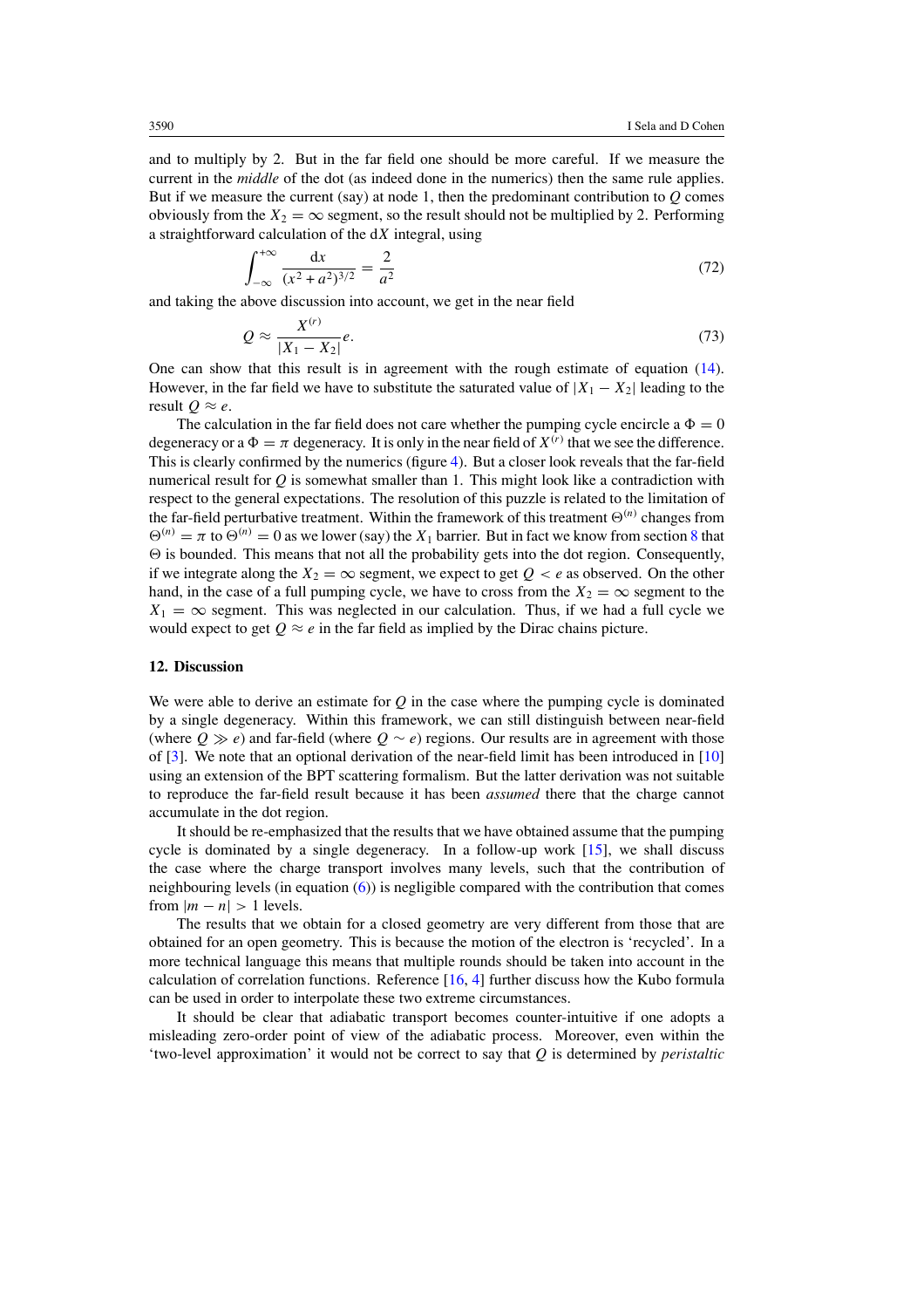mechanism: namely, it is not correct to say that charge transfer is regulated by the Landau– Zener transitions.

A *peristaltic* mechanism would imply  $Q \sim e$ . In the near field, we have  $Q \gg e$  so we do not have such mechanism for sure. This is also reflected by having the same *I* at both nodes as discussed in the paragraph of equation [\(73\)](#page-15-0). However, even in the far field, where the peristaltic picture seems natural, we have realized that it is an over-simplification: also in the case of a far-field cycle a finite fraction of *Q* is contributed during the intermediate stages of the pumping cycle.

## **Acknowledgments**

D C thanks M Moskalets and M Büttiker for discussions that had motivated this work, and Y Oreg for urging clarification of the formal result. We are grateful to T Kottos, H Schanz and G Rosenberg for helpful suggestions and help with the numerical procedure. The research was supported by the Israel Science Foundation (grant no. 11*/*02) and by a grant from the GIF, the German–Israeli Foundation for Scientific Research and Development.

## **Appendix. Finding the degeneracy points**

If system is symmetric  $(X_1 = X_2 = X)$  then we can distinguish between odd and even states leading to the following eigenvalue equations:

$$
\cot(kL_{\rm D}/2) + \cot(kL_{\rm W}/2) = -\frac{2m}{k}X
$$
 odd states (A.1)

$$
\tan(kL_{\rm D}/2) + \tan(kL_{\rm W}/2) = +\frac{2m}{k}X
$$
 even states. (A.2)

As we lower *X* we have an exact crossing whenever a dot state crosses a wire state with the opposite parity. We have an avoided crossing whenever a dot state tries to cross a wire state with the same parity. The latter becomes an exact crossing if the flux through the ring is half-integer.

We can determine the degeneracy points by equating (A*.*1) with (A*.*2). This gives  $sin(kL_W) = -sin(kL_D)$ . For half-integer flux it is convenient to use delta gauge on the middle of the wire, so as to get there  $\pi$  phase jump boundary conditions. This implies that in the above equation we make the replacement  $(kL/2) \rightarrow (kL/2) + (\pi/2)$ , hence getting the degeneracy condition  $sin(kL_W) = +sin(kL_D)$ . We therefore conclude that we have degeneracies for

$$
k_r = \frac{\pi}{L_W - L_D} n_r. \tag{A.3}
$$

They are categorized into  $\Phi = 0$  degeneracies for  $n_r = 1, 3, 5, \ldots$  and  $\Phi = \pi$  degeneracies for  $n_r = 2, 4, 6, \ldots$ . Their location is  $(X^{(r)}, X^{(r)})$  where

$$
X^{(r)} = -\frac{k_r}{m} \cot(k_r L_D). \tag{A.4}
$$

Accordingly,

$$
g^{(r)} = g(X^{(r)}) = \sin^2(k_r L_D) = \sin^2(k_r L_W). \tag{A.5}
$$

At a degeneracy point, the mixing parameter  $\Theta$  that characterizes the odd and the even states attains the extremal values which are allowed by equation  $(27)$ . This can be verified by deducing  $q_W/q_D$  from equation [\(22\)](#page-7-0) with  $\varphi_D = k_r L_D/2$  for the odd state and  $\varphi_{\rm D} = (\pi/2) + k_r L_{\rm D}/2$  for the even state.